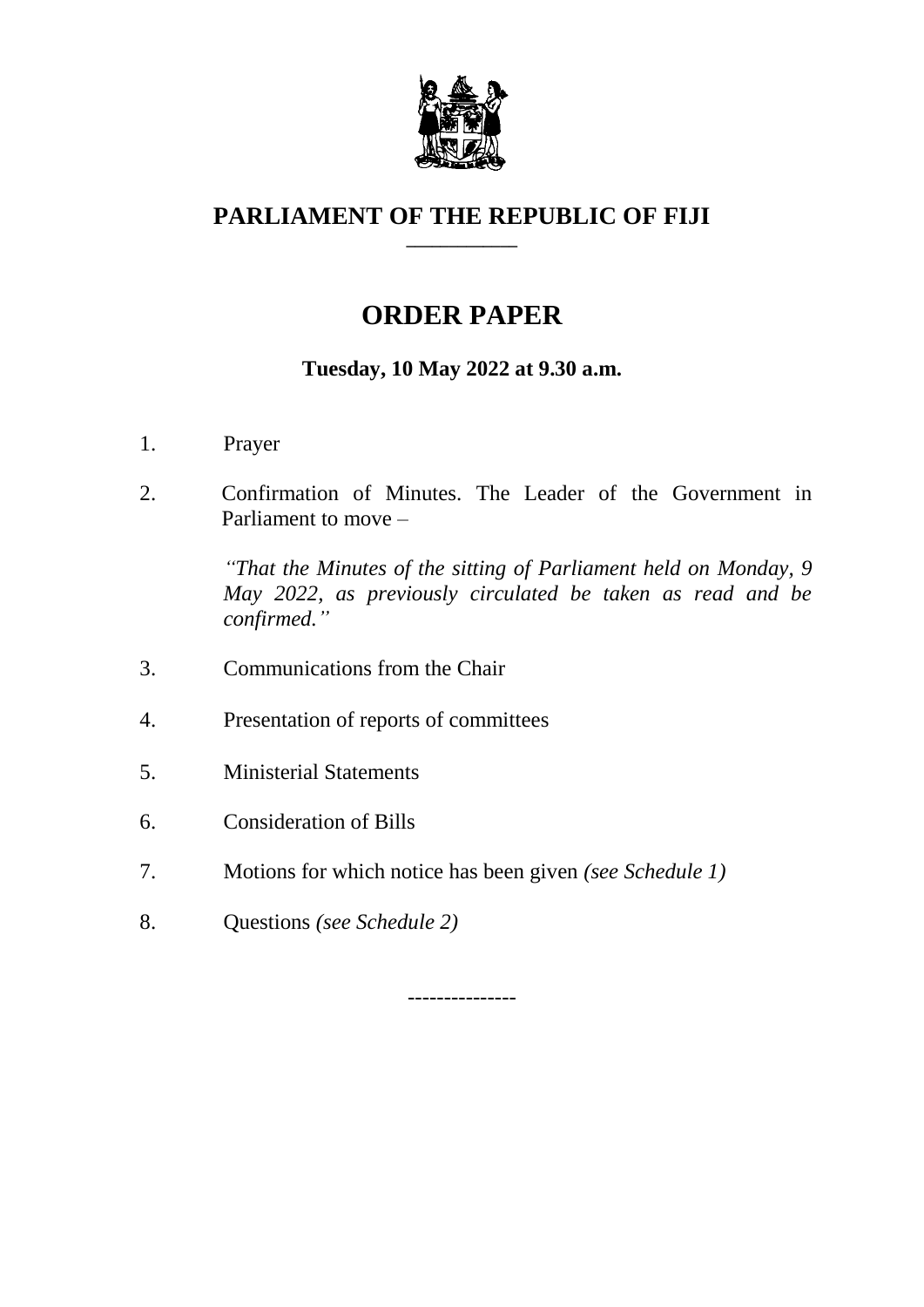## **SCHEDULE 1 — MOTIONS FOR DEBATE**

1. Hon. Alvick Maharaj to move –

"That Parliament debates the 'Review of the Office of the Auditor-General's (OAG) 2020 Annual Report and Assessing the Office of the Auditor-General's – Supreme Audit Institution (SAI) Performance Measurement Framework (Consolidated Report)' which was tabled on 9 February 2022." *(Parliamentary Paper No. 6 of 2022)*

2. Hon. Alvick Maharaj to move –

"That Parliament debates the 'Review of the 2018-2019 Audit Report on Government Commercial Companies, Commercial Statutory Authorities and Other Entities and the 2018-2019 Audit Report on Statutory Authorities (Consolidated Report)' which was tabled on 10 February 2022." *(Parliamentary Paper No. 7 of 2022)*

### **SCHEDULE 2 — QUESTIONS**

#### **Oral Questions**

- 105/2022 Hon. Inosi Kuridrani to ask the Prime Minister and Minister for iTaukei Affairs, Sugar Industry, Foreign Affairs and Forestry – Can the Prime Minister update Parliament on the Ministry's plans to revitalise the Sugar Industry.
- 106/2022 Hon. Jale Sigarara to ask the Minister for Education, Heritage and Arts, and Local Government – Can the Minister update Parliament on the capital works being undertaken by the Fiji Museum to protect and preserve Fiji's history.
- 107/2022 Hon. Mitieli Bulanauca to ask the Minister for Infrastructure, Meteorological Services, Lands and Mineral Resources – Can the Minister update Parliament on the programme to improve the Navacikadrokadro crossing along Nalomate River in Wainunu, Bua.
- 108/2022 Hon. Sanjay Kirpal to ask the Minister for Commerce, Trade, Tourism and Transport – Can the Minister inform Parliament on the performance of Fijian exports and what were some of the commodity exports that increased in the past year.